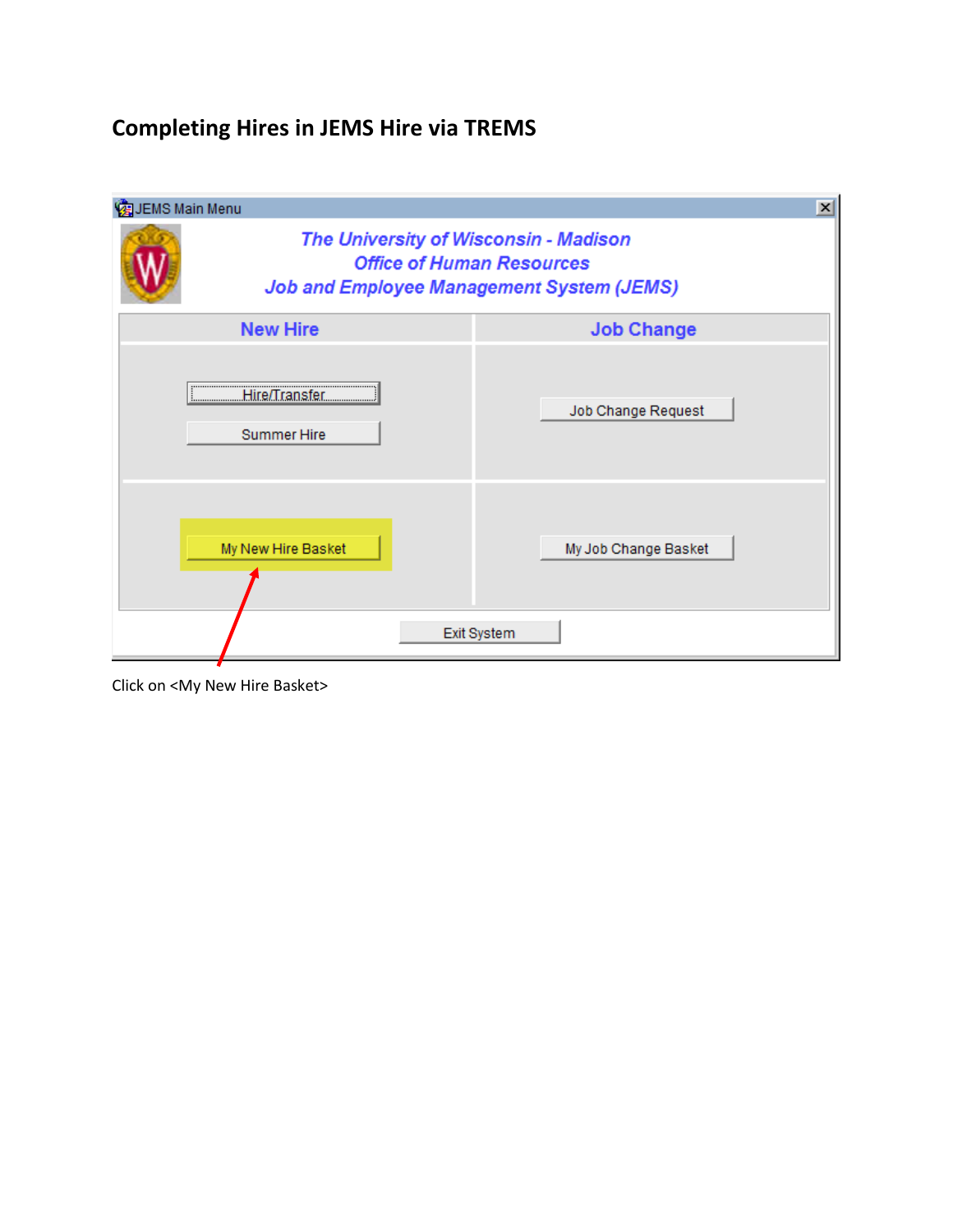| <b>JEM System Search</b>                                                                                                                                                                                                                             |                                                                    |                                              | <b>Close</b>                                                                                                                                                                                                                                                                                                                                                                                            |
|------------------------------------------------------------------------------------------------------------------------------------------------------------------------------------------------------------------------------------------------------|--------------------------------------------------------------------|----------------------------------------------|---------------------------------------------------------------------------------------------------------------------------------------------------------------------------------------------------------------------------------------------------------------------------------------------------------------------------------------------------------------------------------------------------------|
| <b>Quick Search</b>                                                                                                                                                                                                                                  | <b>Advanced Search</b>                                             |                                              | <b>Advanced Search Results</b>                                                                                                                                                                                                                                                                                                                                                                          |
| <b>Advanced Search</b>                                                                                                                                                                                                                               |                                                                    |                                              |                                                                                                                                                                                                                                                                                                                                                                                                         |
| <b>Department:</b><br><b>Empl Class:</b><br><b>Job Code:</b><br><b>Hire Type:</b><br><b>Pay Basis:</b><br><b>Continuity Code:</b><br><b>PVL Number From:</b><br><b>Job Date Range:</b><br><b>Status Date Range:</b><br>JobApply Ind (Y/N):<br>Search | contains<br>contains<br>contains<br>Ξ<br>Ξ<br>н<br>▼<br>03/08/2016 | To:<br>To:<br>To: 09/08/2016<br><b>Clear</b> | Q<br>Q<br><b>Multiple Selection Criteria</b><br>You may make more than one selection for this Criteria.<br>Use Shift-Click for continguous selection. Control-click for<br>selecting non-contiguous elements.<br><b>Current Status</b><br>Apo Approved-Sent To Hrs<br>Apo Hold<br>Cancelled<br>Department Approved<br><b>Division Approved</b><br>Division Approved-Sent To Hrs<br><b>Division Hold</b> |

Click on <Advanced Search>

Enter the PVL Number and click on <Search>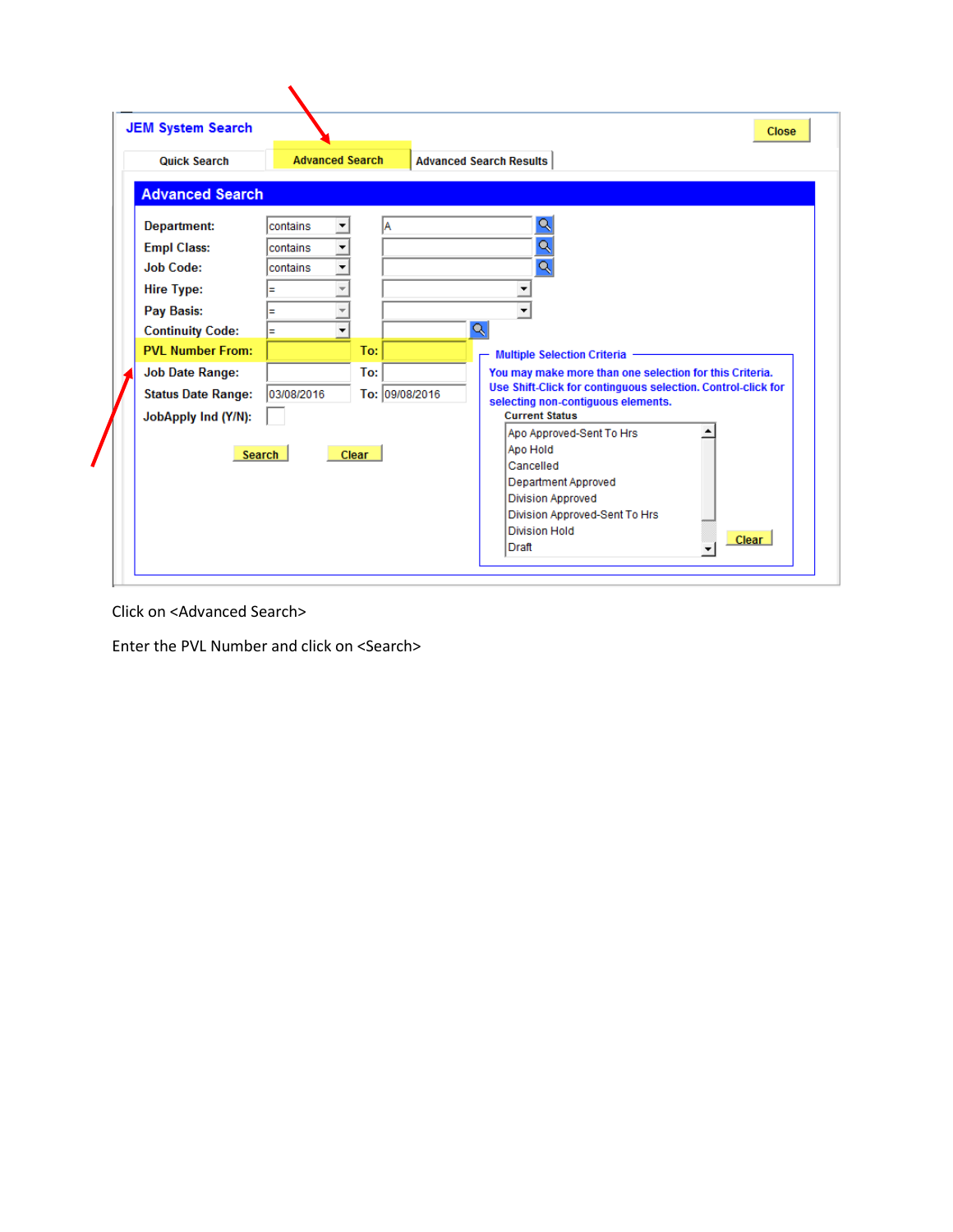| <b>Quick Search</b>                                              |                                   | <b>Advanced Search</b> |                                    |               | <b>Advanced Search Results</b> |                           |                                 |             |                           |                      |
|------------------------------------------------------------------|-----------------------------------|------------------------|------------------------------------|---------------|--------------------------------|---------------------------|---------------------------------|-------------|---------------------------|----------------------|
| <b>Advanced Search Results</b>                                   |                                   |                        |                                    |               |                                |                           |                                 |             |                           |                      |
|                                                                  | Sort By Employee's Last Name      |                        |                                    |               | ⊛<br>$\blacktriangledown$      | Ascending<br>O Descending |                                 |             |                           |                      |
| $ \mathbf{Q} $<br><b>Name</b>                                    | Emplid /<br>Empl Rcd <sup>Q</sup> |                        | <b>Position Empl</b><br><b>Nbr</b> | <b>Class</b>  | <b>Dept</b>                    |                           | Job<br><b>Jobcode Effective</b> | PVL#        | <b>Current Status</b>     |                      |
| <b>CORS, MICHAEL</b>                                             |                                   |                        |                                    | AS.           | A348800                        |                           | T16DN 10/03/2016                | 72783 DRAFT |                           |                      |
|                                                                  |                                   |                        |                                    |               |                                |                           |                                 |             |                           |                      |
|                                                                  |                                   |                        |                                    |               |                                |                           |                                 |             |                           |                      |
|                                                                  |                                   |                        |                                    |               |                                |                           |                                 |             |                           |                      |
|                                                                  |                                   |                        |                                    |               |                                |                           |                                 |             |                           | $\blacktriangledown$ |
|                                                                  | <b>View</b>                       |                        |                                    | <b>Modify</b> |                                |                           | <b>Print List</b>               |             | <b>Record Count:</b>      | 1                    |
| <b>Detail for Highlighted Line</b><br>Hire<br>Type<br>JobApply N |                                   |                        | <b>Effective</b>                   |               | Status 08 25/2016              |                           | Pay<br>Basis<br>Annual          |             | <b>Continuity</b><br>Code |                      |

Review Selected Candidate's name and click on <Modify>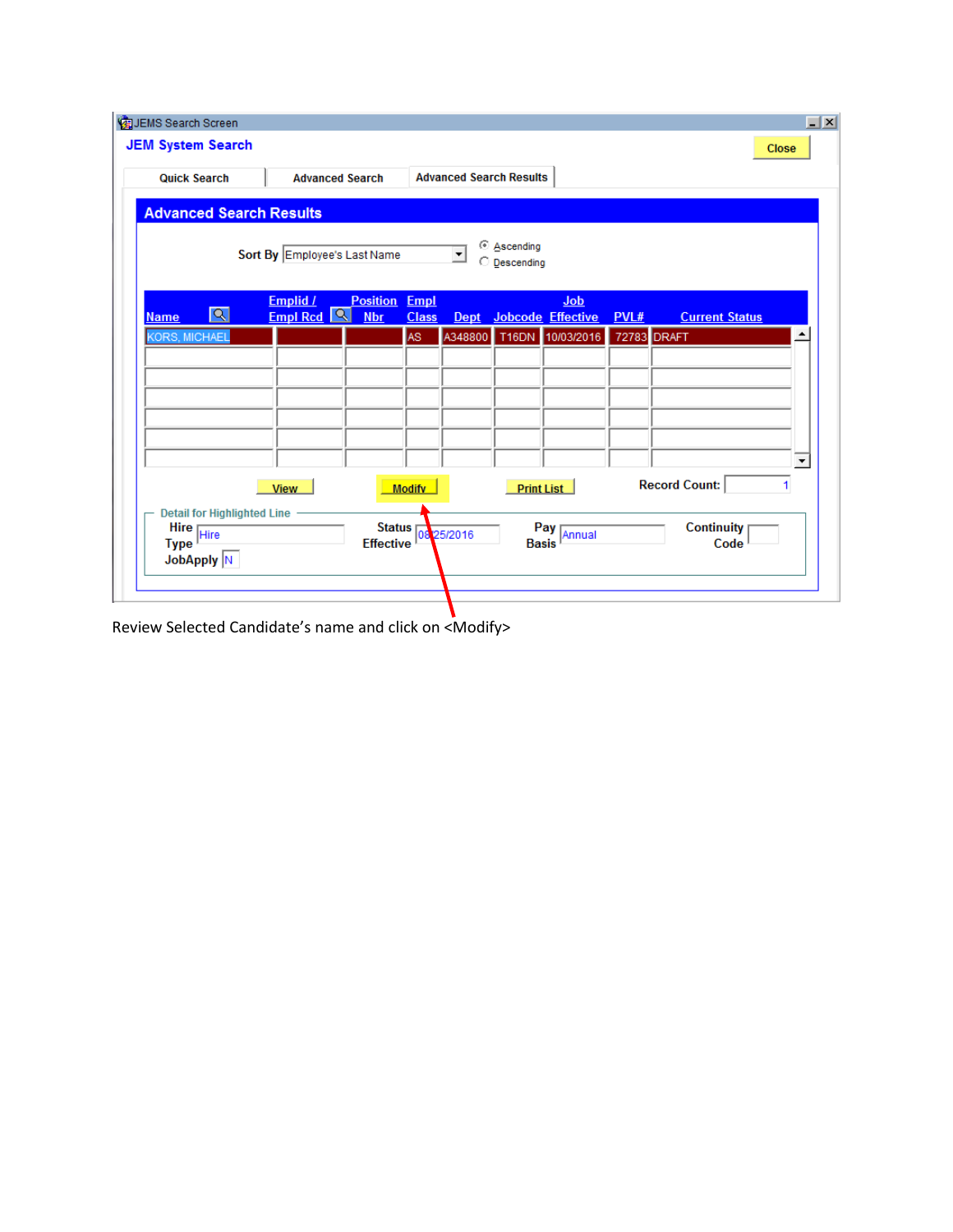|                                | <b>DRAFT</b>                                                      | Save<br><b>Close</b><br><b>Print</b>                                                                 |
|--------------------------------|-------------------------------------------------------------------|------------------------------------------------------------------------------------------------------|
| <b>Find/Add Hire</b><br>Person | <b>Person Contact</b>                                             | <b>HR Contact   Comments  </b><br><b>Position</b><br>Job<br><b>Benefits</b><br><b>Status History</b> |
|                                |                                                                   | - Person Data                                                                                        |
| <b>Biographical Details</b>    |                                                                   |                                                                                                      |
| <b>Empl ID</b>                 |                                                                   | <b>Waived Person</b>                                                                                 |
| <b>Effective Date*</b>         | 10/03/2016                                                        |                                                                                                      |
| <b>First Name*</b>             | <b>MICHAEL</b>                                                    | <b>Middle Name</b>                                                                                   |
| Last Name*                     | <b>KORS</b>                                                       | <b>Suffix</b>                                                                                        |
| Date of Birth*                 | 03/01/1957                                                        |                                                                                                      |
| Gender*                        | lMale<br>$\blacktriangledown$                                     |                                                                                                      |
| <b>Ethnic Group</b>            | <b>White</b>                                                      | $\blacktriangledown$                                                                                 |
|                                |                                                                   |                                                                                                      |
|                                | (ONLY for Male Student Assistant Appointment) - Selective Service |                                                                                                      |
| <b>Registered</b>              | Reason                                                            | Signature Date                                                                                       |
| <b>National ID</b>             |                                                                   | <b>Foreign National</b>                                                                              |
|                                |                                                                   | п<br><b>Foreign National</b>                                                                         |
| <b>National ID</b>             | 555-66-2311                                                       | п<br><b>Foreign National Working Outside US</b>                                                      |
|                                |                                                                   |                                                                                                      |

Review information that populated from TREMS in Person Tab

If the selected candidate is a current or former employee the Empl ID will populate

Click on <Find/Add Hire> tab to review PVL number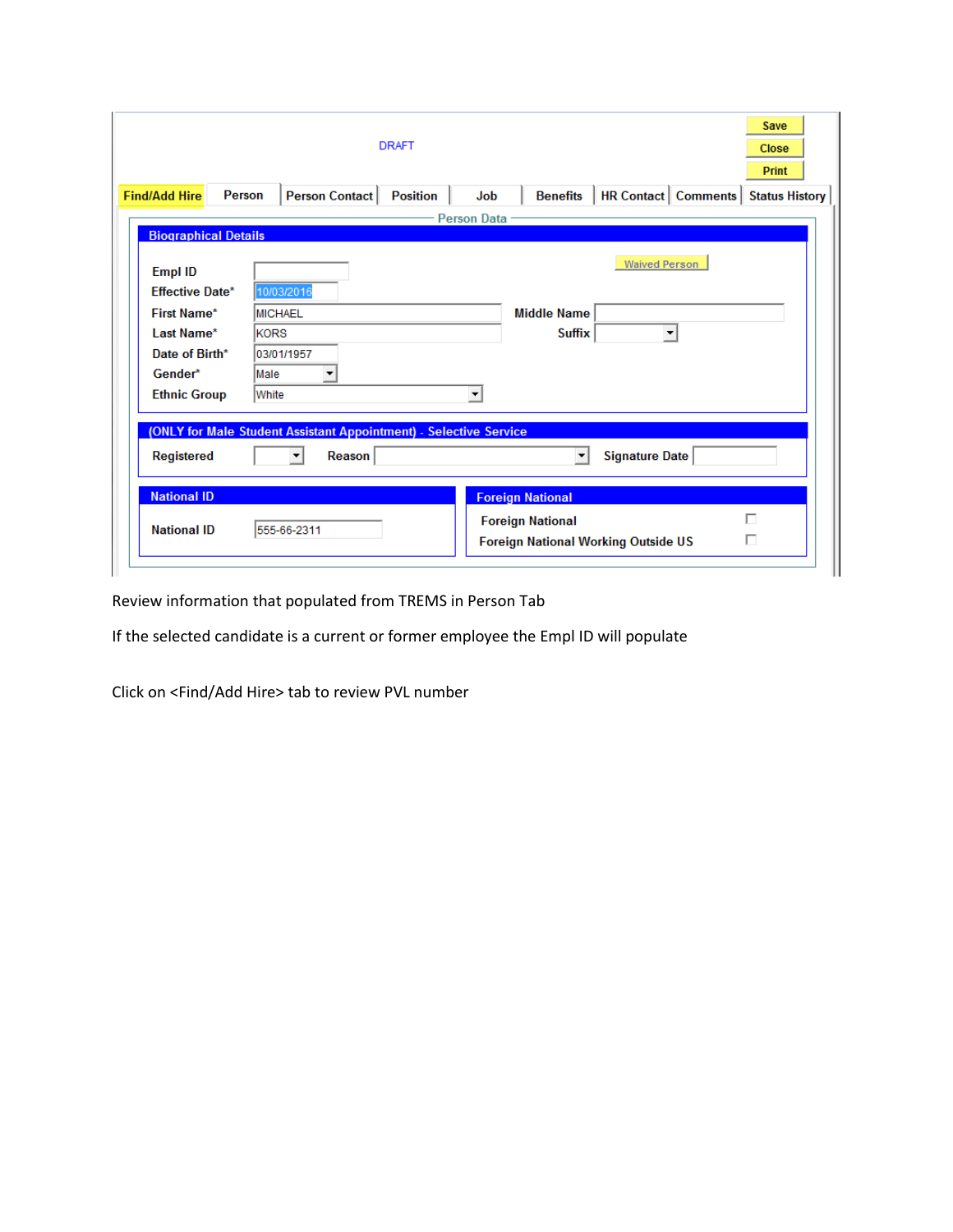| Add a Position and Job for: KORS, MICHAEL                                                            |                                                                |                        |                                | $- x $                               |
|------------------------------------------------------------------------------------------------------|----------------------------------------------------------------|------------------------|--------------------------------|--------------------------------------|
|                                                                                                      | <b>DRAFT</b>                                                   |                        |                                | Save<br><b>Close</b><br><b>Print</b> |
| <b>Find/Add Hire</b><br><b>Person</b>                                                                | Person Contact<br><b>Position</b><br>Job                       | <b>Benefits</b>        | <b>HR Contact   Comments  </b> | <b>Status History</b>                |
| <b>Find Person</b>                                                                                   |                                                                |                        |                                |                                      |
| <b>Social Security Nbr:</b><br>EmplID:<br><b>First Name:</b><br><b>Last Name:</b><br>Clear<br>Search | ▼<br>▼<br>$\overline{\phantom{a}}$<br>$\overline{\phantom{a}}$ |                        |                                |                                      |
| <b>Search Results</b>                                                                                | Sort By Emplid                                                 | ▾                      |                                |                                      |
| <b>Select</b><br><b>Emplid</b>                                                                       | <b>Last Name</b>                                               | <b>First Name</b>      | <b>Birthdate</b>               |                                      |
| г<br>г<br>г<br>Г                                                                                     |                                                                |                        | ▲<br>$\blacktriangledown$      |                                      |
| <b>Add Hire</b><br>Recruitment Type Hire based on PVL/Waiver                                         | $\overline{\phantom{a}}$                                       | Q.<br>PVL Number 72783 | <b>Add Hire</b>                |                                      |

Review PVL Number mapped from TREMS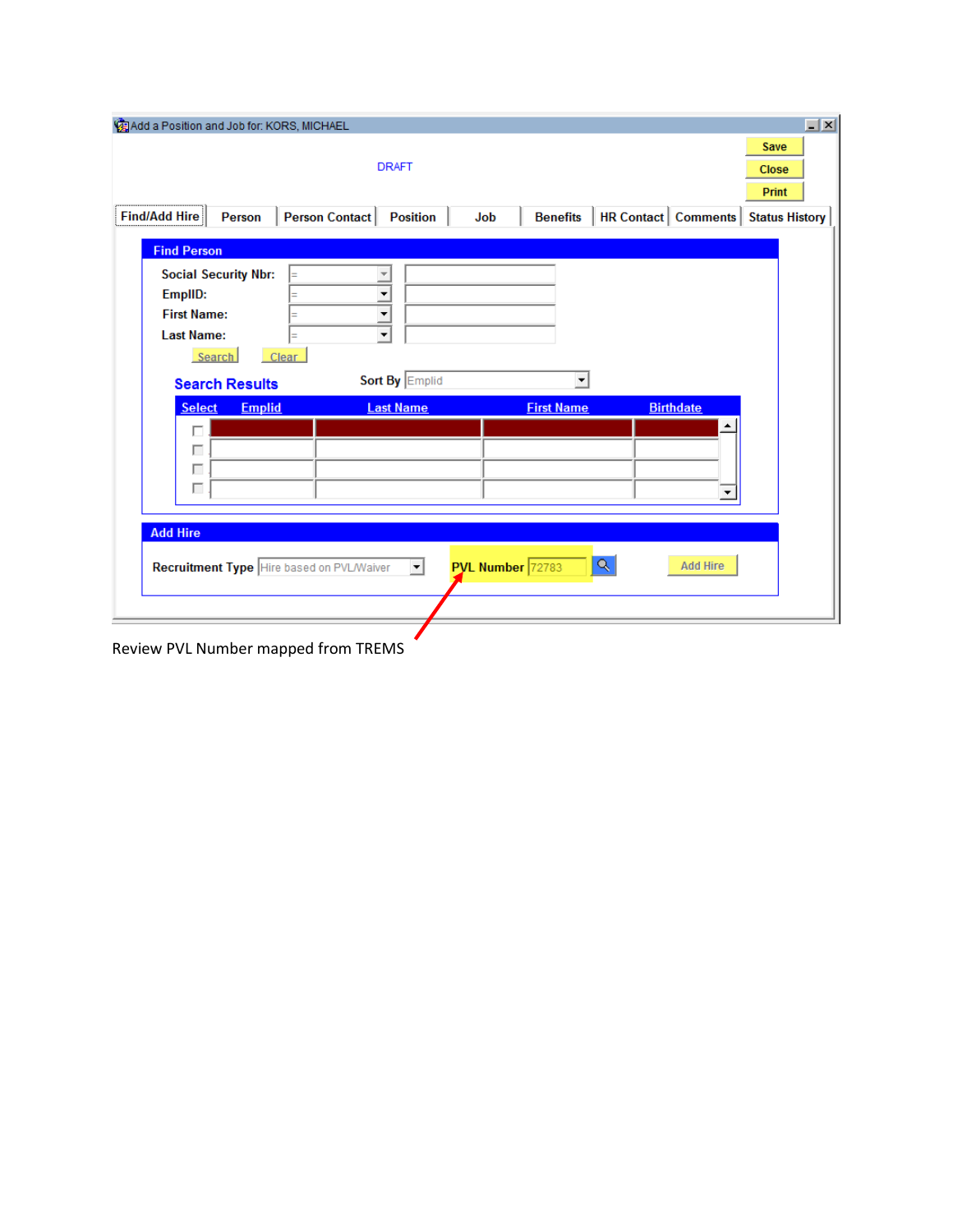|                                               | Add a Position and Job for: KORS, MICHAEL       |                       |                                   |                                  | $\Box$ $\times$                      |
|-----------------------------------------------|-------------------------------------------------|-----------------------|-----------------------------------|----------------------------------|--------------------------------------|
|                                               |                                                 | <b>DRAFT</b>          |                                   |                                  | Save<br><b>Close</b><br><b>Print</b> |
| <b>Find/Add Hire</b>                          | <b>Person Contact</b><br><b>Person</b>          | <b>Position</b>       | Job<br><b>Benefits</b>            | <b>HR Contact   Comments  </b>   | <b>Status History</b>                |
|                                               |                                                 |                       | <b>Person Contact Information</b> |                                  |                                      |
| <b>Current Addresses</b>                      |                                                 |                       |                                   |                                  |                                      |
|                                               | Release Home Information @ No<br>$\bigcirc$ Yes |                       |                                   | <b>Edit//View Address Detail</b> |                                      |
| <b>Home Address</b>                           | <b>Address Line 1*</b><br>708 N MIDVALE BLVD    |                       | <b>Address Line 2</b>             | City/State*<br>MADISON/WI        |                                      |
|                                               | <b>Location</b>                                 |                       | <b>Description</b>                | <b>Room #/Mail Drop</b>          |                                      |
| <b>Office Address</b>                         |                                                 |                       |                                   |                                  |                                      |
| <b>Phone Information</b><br><b>Home Phone</b> | <b>Phone Number</b><br>608-555-3000             | <b>Preferred</b><br>П |                                   |                                  |                                      |
| <b>Office Phone</b>                           | (Format: 608-262-0000)                          | П.                    |                                   |                                  |                                      |
| <b>Email Addresses</b>                        |                                                 |                       |                                   |                                  |                                      |
| <b>Home Email</b>                             | susan.baculik@wisc.edu                          | <b>Email Address</b>  |                                   |                                  |                                      |
|                                               |                                                 |                       |                                   |                                  |                                      |

Click on <Person Contact> tab

Review home address and add Office address and phone number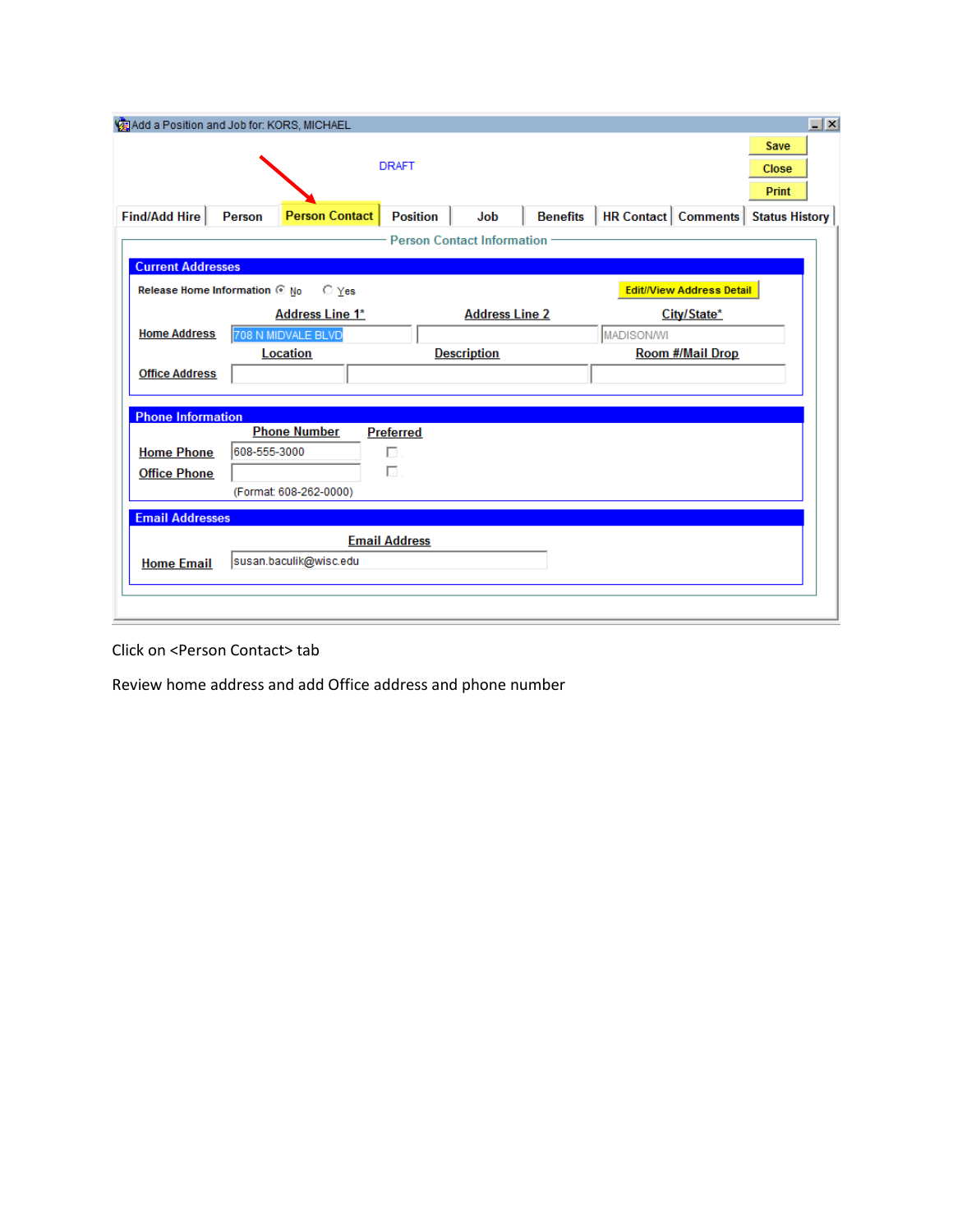| Add a Position and Job for: KORS, MICHAEL            |                       |                 |                            |                              |                                                         | $\boxed{-}$ $\boxed{\times}$ |  |
|------------------------------------------------------|-----------------------|-----------------|----------------------------|------------------------------|---------------------------------------------------------|------------------------------|--|
| Save<br><b>DRAFT</b><br><b>Close</b><br><b>Print</b> |                       |                 |                            |                              |                                                         |                              |  |
| Find/Add Hire<br>Person                              | <b>Person Contact</b> | <b>Position</b> | Job                        | <b>Benefits</b>              | <b>HR Contact   Comments  </b><br><b>Status History</b> |                              |  |
|                                                      |                       |                 | <b>Position Data</b>       |                              |                                                         |                              |  |
| TA / RA Quick Add                                    |                       |                 |                            |                              | <b>Position Number</b>                                  |                              |  |
| <b>Position Effective Date*</b>                      | 10/03/2016            |                 |                            |                              |                                                         |                              |  |
| Department*                                          | A348800               |                 |                            | <b>VCRGE/PRIMATE/PRIMATE</b> |                                                         |                              |  |
| Empl Class*                                          | AS                    |                 | Academic Staff             |                              |                                                         |                              |  |
| Job Code*                                            | T <sub>16</sub> DN    | Q               | <b>RESEARCH SPECIALIST</b> |                              |                                                         |                              |  |
| FTE*                                                 | 1.00000               |                 |                            |                              |                                                         |                              |  |
| <b>HR Dept Location*</b>                             |                       | Q               |                            |                              |                                                         |                              |  |
| Back-up<br>(Concurrent Position)                     | No                    |                 |                            |                              |                                                         |                              |  |
| <b>Continuity Status Information</b>                 |                       |                 |                            |                              |                                                         |                              |  |
| <b>Continuity*</b> NO TEXT FOUND                     |                       | $ \mathsf{Q} $  | Job Security               |                              | <b>Guaranteed Length</b><br>$\vert$<br>▾                |                              |  |
|                                                      |                       |                 |                            |                              |                                                         |                              |  |

## Click on <Position> tab

Review data - Note: If information is incorrect, corrections will need to be made in TREMS on the Offer Card which could result in an amended appointment letter.

Add <HR Dept Location>

Add <Continuity>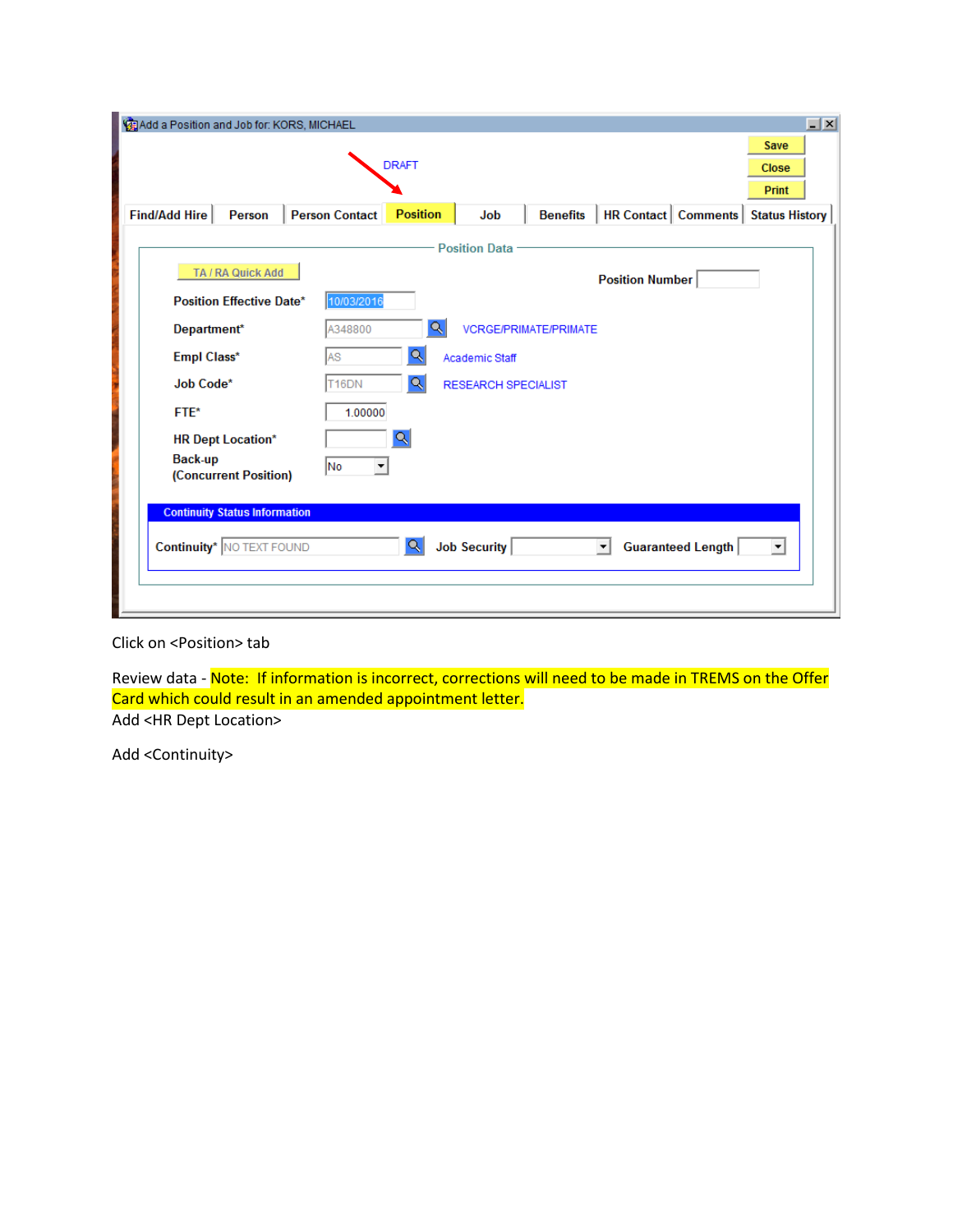| Add a Position and Job for: KORS, MICHAEL      |                                   |                      |                      |                                | $\Box$ $\times$                      |
|------------------------------------------------|-----------------------------------|----------------------|----------------------|--------------------------------|--------------------------------------|
|                                                | <b>DRAFT</b>                      |                      |                      |                                | Save<br><b>Close</b><br><b>Print</b> |
| <b>Find/Add Hire</b><br>Person                 | Person Contact<br><b>Position</b> | <b>Job</b>           | <b>Benefits</b>      | <b>HR Contact   Comments  </b> | <b>Status History</b>                |
|                                                |                                   | <b>Job Data</b>      |                      |                                |                                      |
| <b>Hire / Transfer</b>                         |                                   |                      |                      |                                |                                      |
| <b>Hire Type*</b> Hire                         | Q                                 | Override             |                      | <b>Empl Rcd#</b>               |                                      |
| <b>Action</b>                                  |                                   | <b>Action Reason</b> |                      |                                | Q                                    |
| <b>Effective Date*</b>                         | 10/03/2016                        |                      |                      |                                |                                      |
| <b>Working Title</b>                           |                                   |                      |                      |                                |                                      |
| <b>Expected End Date</b>                       |                                   |                      |                      |                                |                                      |
| <b>Criminal Background</b><br>Check (CBC Date) |                                   |                      | Position of Trust No |                                | ▼                                    |
| <b>Probation Type</b>                          | <b>Evaluation Period</b>          |                      |                      | Probation End Date 10/02/2017  |                                      |
| <b>Seasonal Status</b>                         |                                   |                      |                      |                                |                                      |
| <b>Additional Pay/Lump Sum</b>                 |                                   |                      |                      |                                |                                      |
| <b>Compensation</b>                            |                                   |                      |                      |                                |                                      |
| Pay Basis* Annual                              | Q                                 |                      | Comp Rate*           | 48,000.000                     |                                      |
|                                                |                                   |                      |                      |                                |                                      |

Review information on the <Job> tab - Note: If information is incorrect, corrections will need to be made in TREMS on the Offer Card which could result in an amended appointment letter.

Click on  $\frac{Q}{\sqrt{Q}}$  in Hire Type field and select appropriate Hire Type (This comes over as "Hire" from TREMS but it doesn't automatically populate the Action and Action Reason)

Review fields and complete as necessary

(Working Title will populate in Production Environment)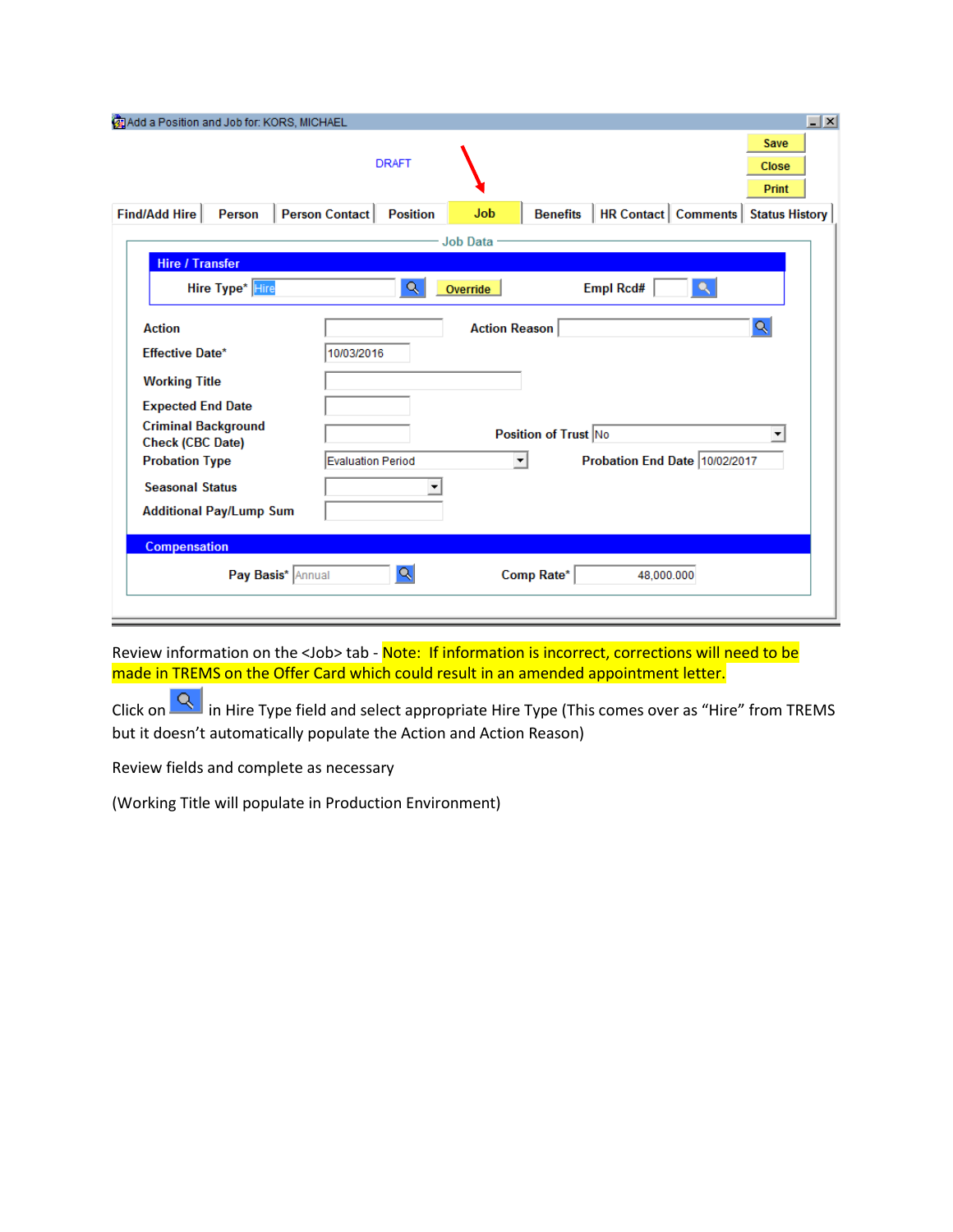| Add a Position and Job for: KORS, MICHAEL                  |                                           | $\boxed{\mathbf{x}}$                          |  |  |  |  |  |  |  |
|------------------------------------------------------------|-------------------------------------------|-----------------------------------------------|--|--|--|--|--|--|--|
|                                                            | <b>DRAFT</b>                              | Save<br><b>Close</b><br>Print                 |  |  |  |  |  |  |  |
| Person Contact<br>Find/Add Hire<br>Person                  | <b>Benefits</b><br><b>Position</b><br>Job | <b>HR Contact   Comments   Status History</b> |  |  |  |  |  |  |  |
| <b>Benefits</b>                                            |                                           |                                               |  |  |  |  |  |  |  |
| <b>Rehired Annuitant</b>                                   | Q<br>No                                   |                                               |  |  |  |  |  |  |  |
| <b>Visiting from</b><br><b>Other Institution</b>           | $\blacktriangledown$                      |                                               |  |  |  |  |  |  |  |
| <b>Work Out</b><br>of State Required                       | No<br>$\overline{\phantom{a}}$            |                                               |  |  |  |  |  |  |  |
| <b>Eligible for Full</b><br><b>Employer Contribution *</b> | Full-Time<br>$\blacktriangledown$         |                                               |  |  |  |  |  |  |  |
| *This refers to health insurance premiums.                 |                                           |                                               |  |  |  |  |  |  |  |
|                                                            |                                           |                                               |  |  |  |  |  |  |  |

Review information on the <Benefits> tab and make changes as necessary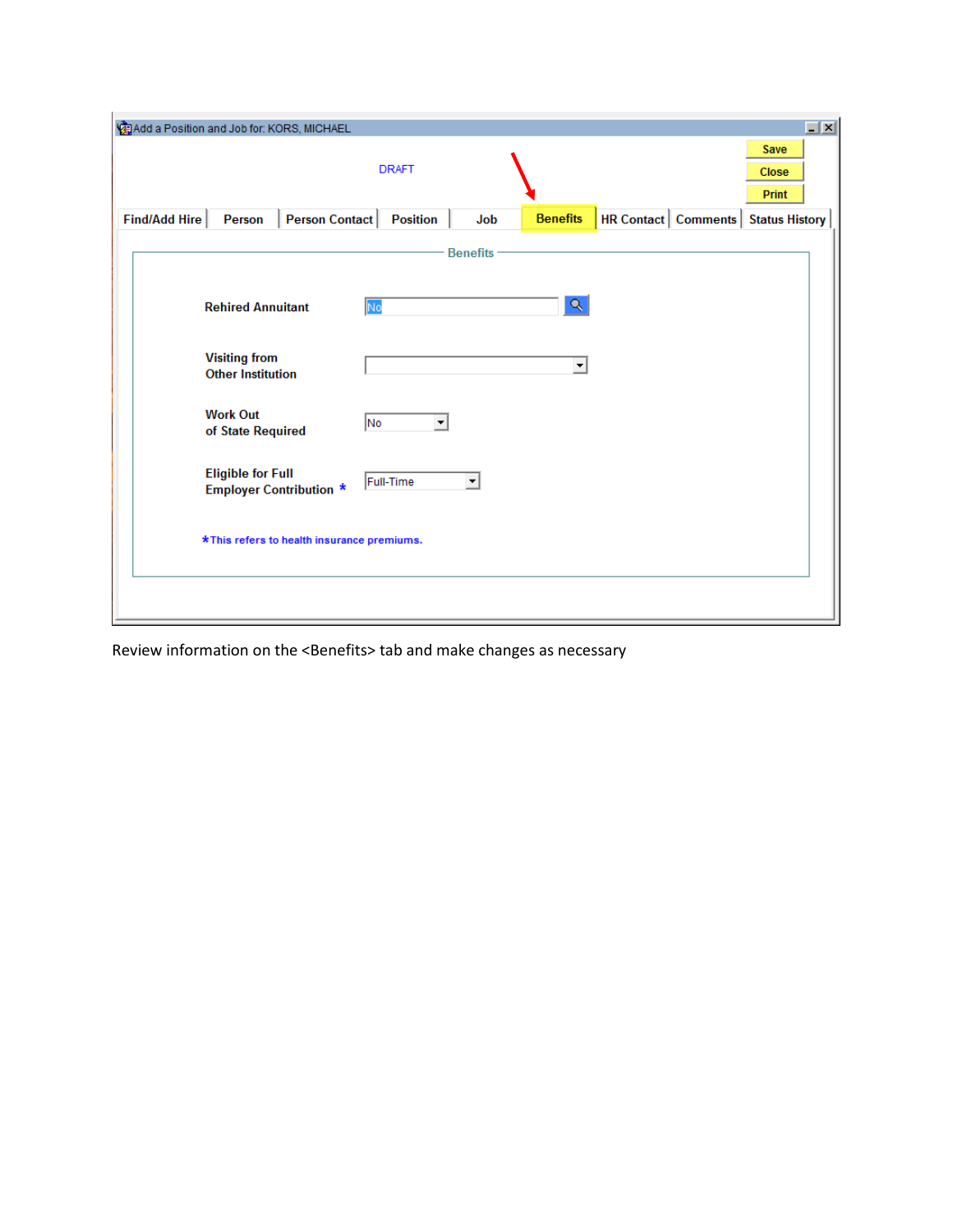| <b>Find/Add Hire</b> |                                    |                       |                 |                   |                 |                                                                                                                                                                                        |                     | <b>Close</b><br><b>Print</b> |
|----------------------|------------------------------------|-----------------------|-----------------|-------------------|-----------------|----------------------------------------------------------------------------------------------------------------------------------------------------------------------------------------|---------------------|------------------------------|
|                      | Person                             | Person Contact        | <b>Position</b> | Job               | <b>Benefits</b> | <b>HR Contact   Comments  </b>                                                                                                                                                         |                     | <b>Status History</b>        |
|                      |                                    |                       |                 | <b>HR Contact</b> |                 |                                                                                                                                                                                        |                     |                              |
|                      | <b>Last Name</b>                   |                       |                 | <b>First Name</b> |                 |                                                                                                                                                                                        | <b>Contact Type</b> |                              |
|                      |                                    |                       |                 |                   |                 |                                                                                                                                                                                        |                     |                              |
|                      |                                    |                       |                 |                   |                 |                                                                                                                                                                                        |                     |                              |
|                      | <b>Add Contact</b>                 | <b>Delete Contact</b> |                 |                   |                 | Copy data to another Contact @ Primary C Funding C Additional                                                                                                                          |                     |                              |
|                      | <b>Detail for Selected Contact</b> |                       |                 |                   |                 |                                                                                                                                                                                        |                     |                              |
| <b>Contact Type</b>  |                                    |                       | ▼               |                   |                 | The SEARCH function performs a 'fuzzy'<br>search on the last and/or first name entered<br>on the left. In addition, if you are unsure of<br>a spelling you can use the % wildcard. For |                     |                              |
| <b>Last Name</b>     |                                    |                       |                 |                   |                 | example: pf% could result in Feen, Pfeffer,<br>Pfender and others.                                                                                                                     |                     |                              |
| <b>First Name</b>    |                                    |                       |                 |                   |                 | <b>Search Address Listings</b>                                                                                                                                                         |                     |                              |
| <b>Phone</b>         |                                    |                       |                 |                   |                 | <b>Get My Contact Data</b>                                                                                                                                                             |                     |                              |
|                      | <b>Email Address</b>               |                       |                 |                   |                 |                                                                                                                                                                                        |                     |                              |
|                      |                                    |                       |                 |                   |                 |                                                                                                                                                                                        |                     |                              |

Enter Contact Information on the <HR Contact> tab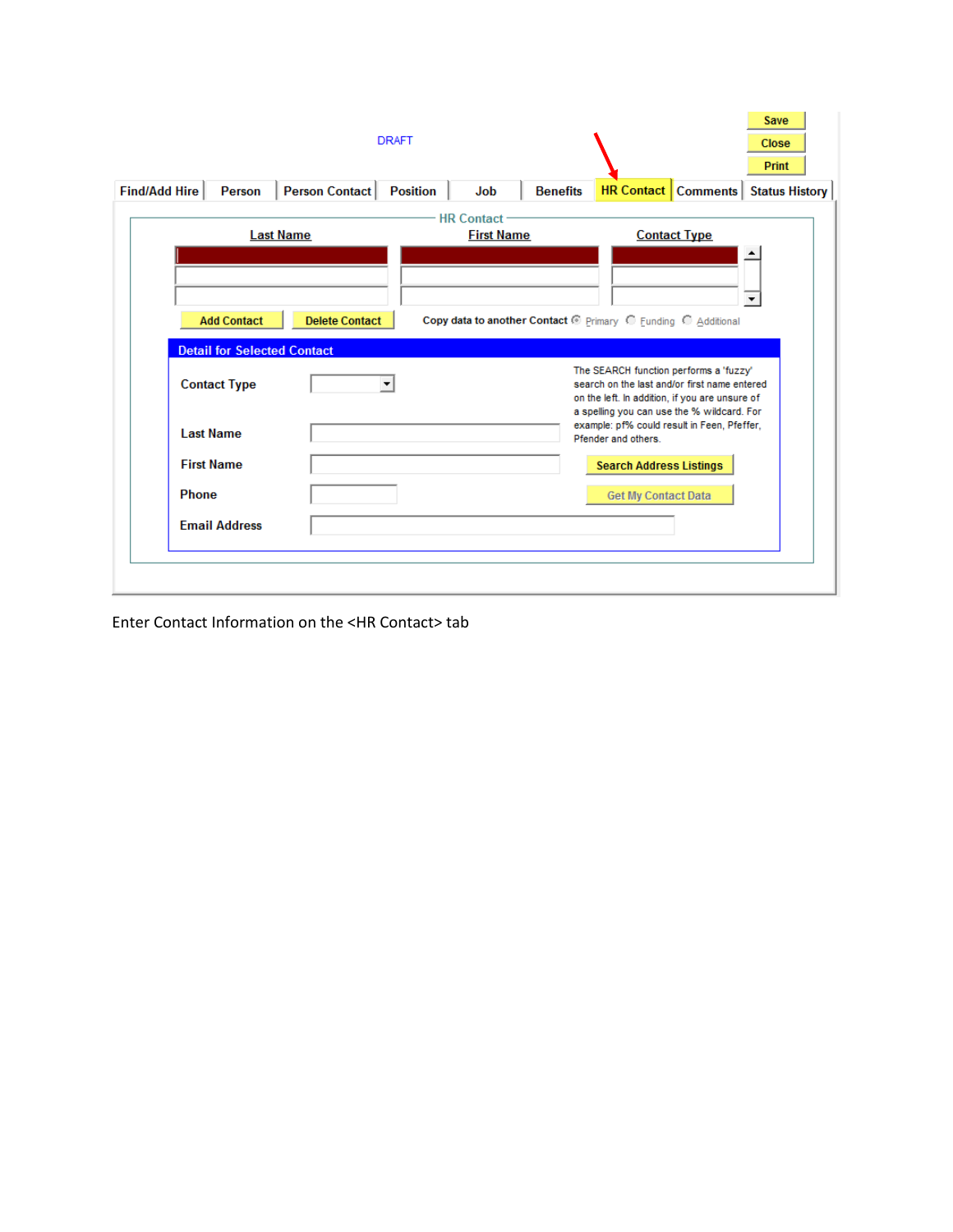| Add a Position and Job for: KORS, MICHAEL                       |                                                             | $\boxed{-}$ $\boxed{\times}$                                  |
|-----------------------------------------------------------------|-------------------------------------------------------------|---------------------------------------------------------------|
|                                                                 | <b>DRAFT</b>                                                | Save<br><b>Close</b><br><b>Print</b>                          |
| Find/Add Hire<br>Person                                         | Person Contact<br><b>Position</b><br>Job<br><b>Benefits</b> | <b>HR</b> Contact<br><b>Comments</b><br><b>Status History</b> |
| Logon                                                           | <b>Comments</b>                                             |                                                               |
| ID<br>Created                                                   | <b>Comment</b>                                              | <b>Logged Events</b>                                          |
|                                                                 |                                                             |                                                               |
|                                                                 |                                                             |                                                               |
|                                                                 |                                                             |                                                               |
| <b>Detail for Hightlighted Line</b>                             |                                                             | $\blacktriangledown$                                          |
| <b>Add Comment</b><br><b>Edit/View</b><br><b>Delete Comment</b> | <b>Comment Last Updated By:</b>                             |                                                               |
|                                                                 |                                                             |                                                               |
|                                                                 |                                                             |                                                               |

Just a screen shot of the <Comments> tab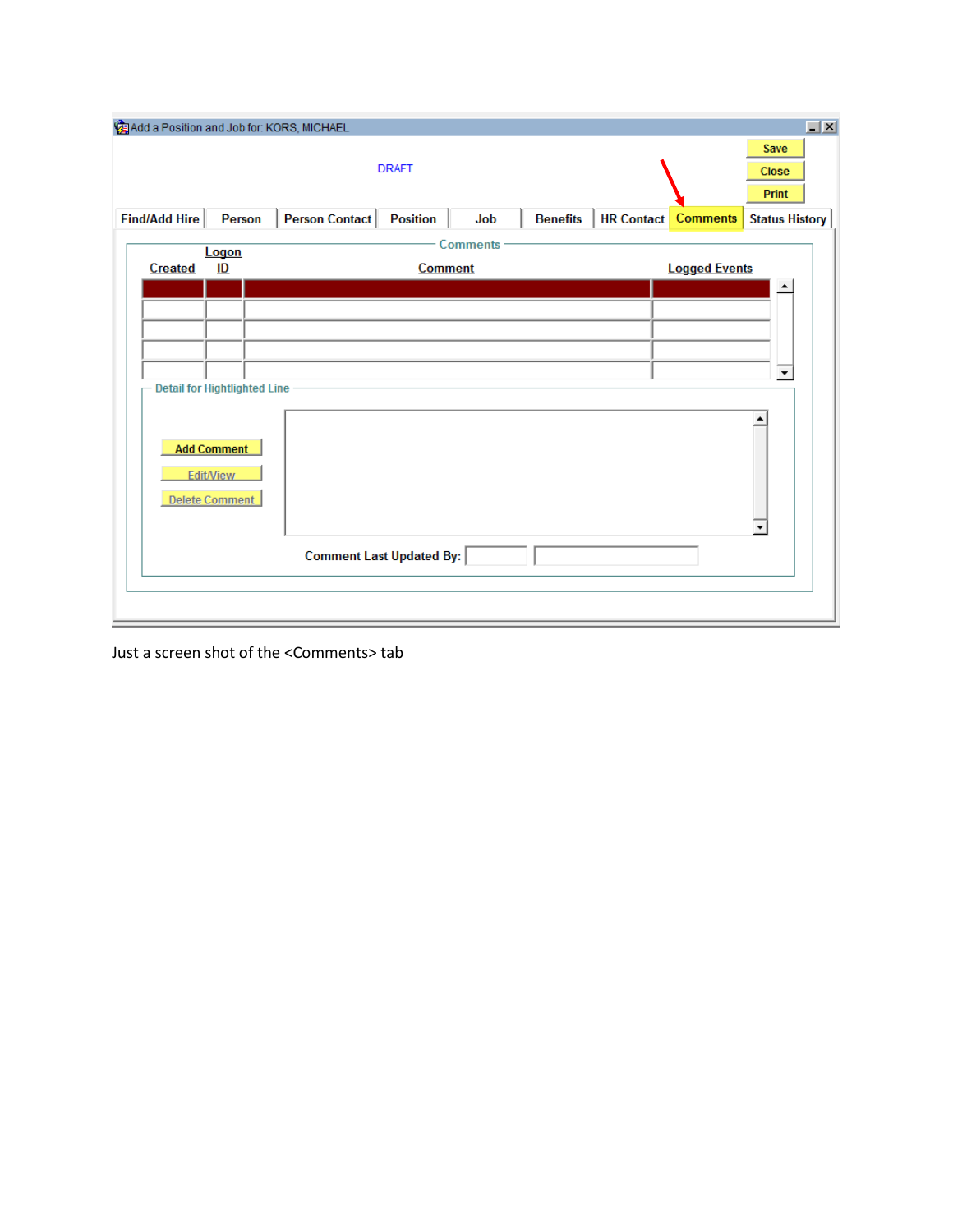|               |               |                | <b>DRAFT</b>                           |                       |                           |                            |                                    | Save<br><b>Close</b><br><b>Print</b> |  |
|---------------|---------------|----------------|----------------------------------------|-----------------------|---------------------------|----------------------------|------------------------------------|--------------------------------------|--|
| Find/Add Hire | Person        | Person Contact | <b>Position</b>                        | Job                   | <b>Benefits</b>           | <b>HR Contact Comments</b> |                                    | <b>Status History</b>                |  |
|               |               |                |                                        | <b>Status History</b> |                           |                            |                                    |                                      |  |
|               | <b>Status</b> |                | <b>Status Effective</b><br><b>Date</b> |                       | <b>User Logon ID/Name</b> |                            | Date/Time<br><b>Status Changed</b> |                                      |  |
| <b>DRAFT</b>  |               |                | 08/25/2016                             | <b>PVCHRIS</b>        |                           |                            | 25-AUG-2016 09:29:37 PM            |                                      |  |
|               |               |                |                                        |                       |                           |                            |                                    |                                      |  |
|               |               |                |                                        |                       |                           |                            |                                    |                                      |  |
|               |               |                |                                        |                       |                           |                            |                                    |                                      |  |
|               |               |                |                                        |                       |                           |                            |                                    |                                      |  |
|               |               |                |                                        |                       |                           |                            |                                    |                                      |  |
|               |               |                |                                        |                       |                           |                            |                                    |                                      |  |
|               |               |                |                                        |                       |                           |                            |                                    |                                      |  |

Just a screen shot of the <Status History> tab